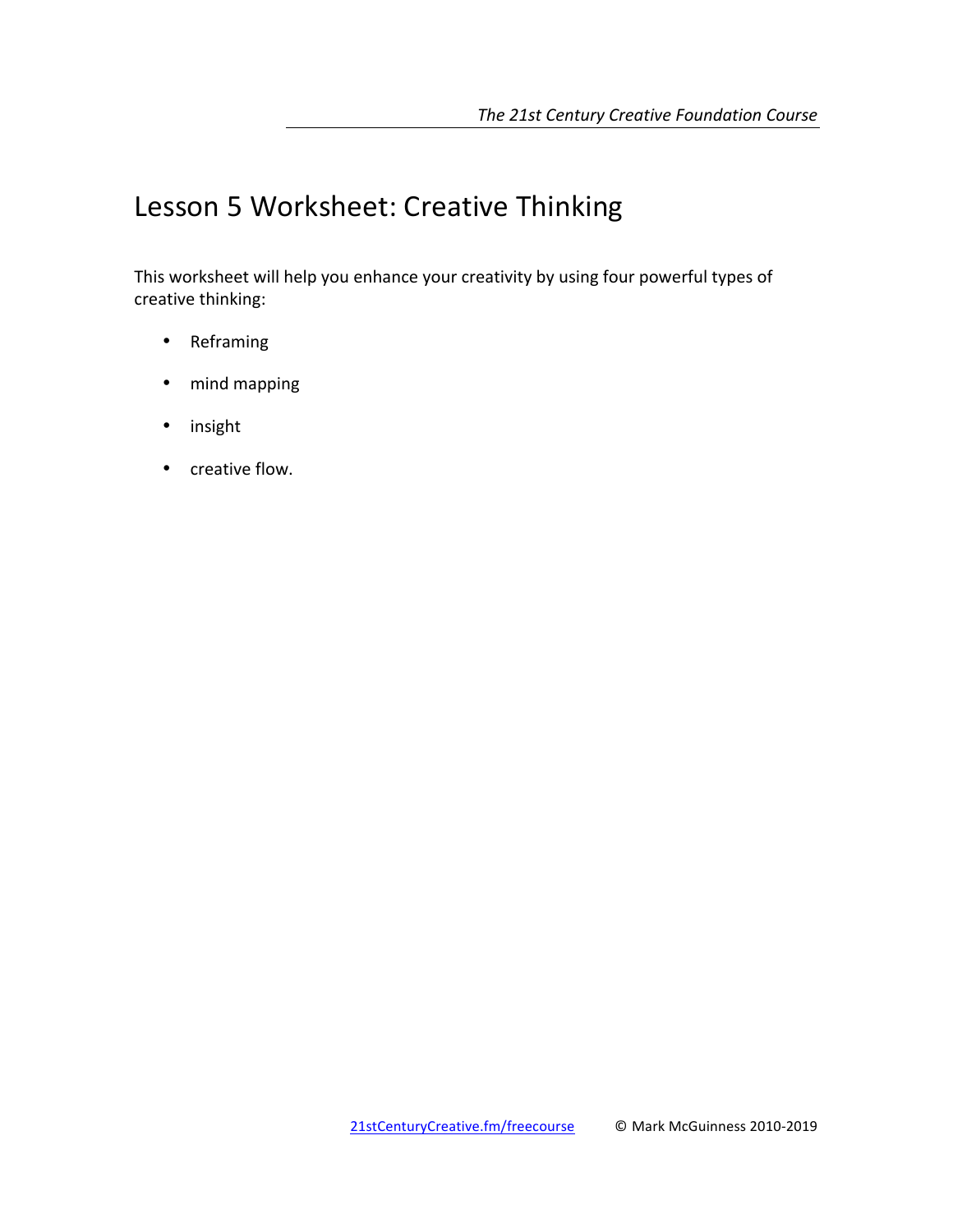## **1. Reframing**

## *(a) Look out for reframes in everyday life*

Start to notice that reframes that are part of everyday conversation and communication: in jokes, advertising, discussions and arguments.

Here's a clue: look out for comments that provoke a strong emotional reaction, either positive (the punchline of a joke or a thoughtful compliment) or negative (in a political debate or a lovers' argument).

The more you do this, the more you will realise how much human beings make themselves happy, sad anxious or plain miserable over their *interpretation* of events, rather than the events themselves.

# *(b) Spot limiting frames*

It's often easier to spot limiting frames when they are used by other people. When you see other people getting stuck in problems, ask yourself: "What limiting frames are they applying to this situation?" and "What other frames would give them more options?"

E.g. A business owner with disappointing sales who keeps tweaking the copy on the sales page of his website, unaware that the problem isn't with his sales pitch, it's the product itself that is flawed.

Once you get used to this, try raising the bar and spotting the limiting frames that you are applying to situations where you habitually get stuck.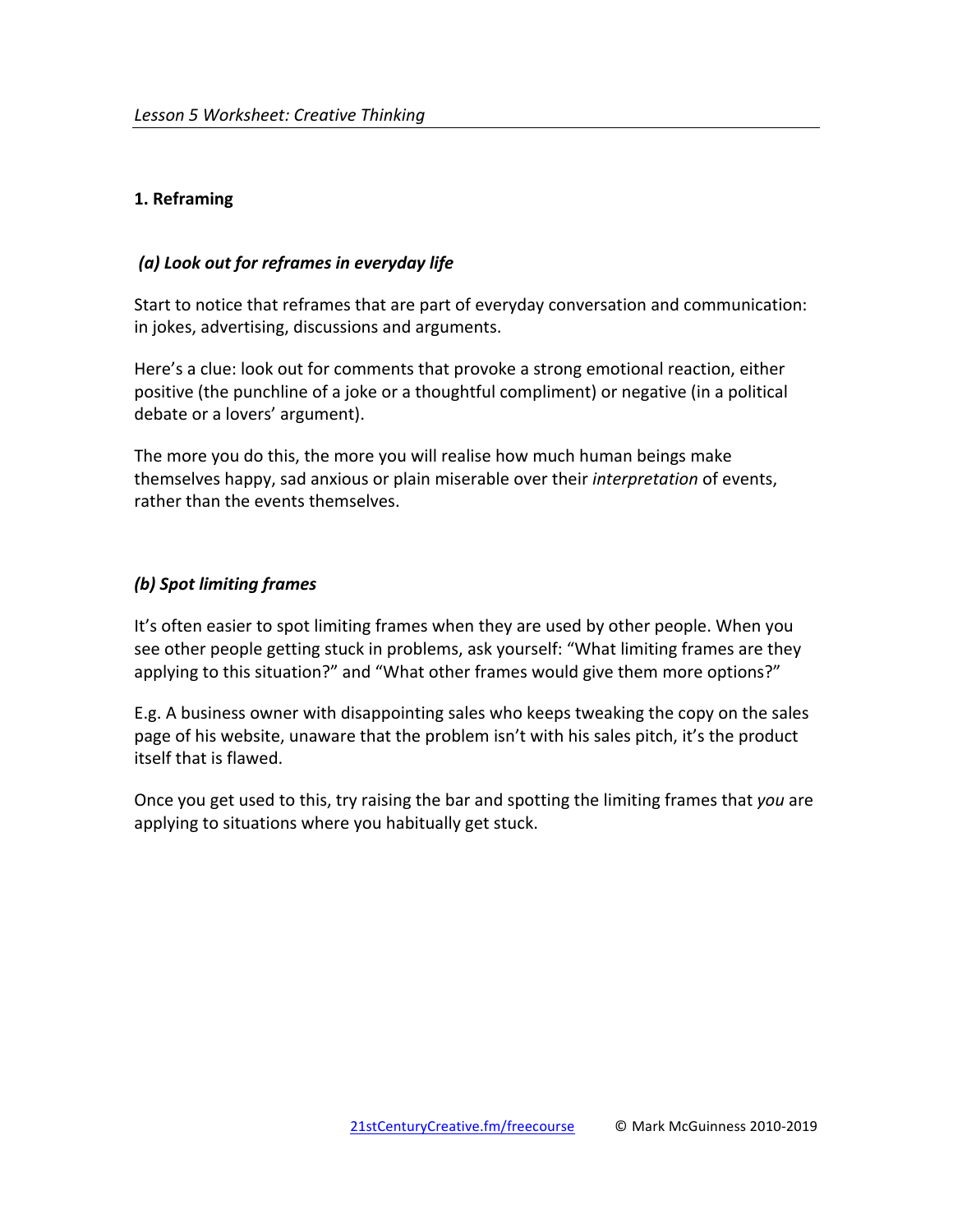# *(c) Look for alternative frames*

When confronted with problems, opportunities and other interesting situations, get into the habit of looking for alternative frames to the most obvious ones. Here are two very useful questions for doing this:

# *i.* "What else could this mean?"

This is known as a **content reframe**, as it reframes the thing itself, whether a behaviour, person, event or object. Here are a few examples:

- Is that noisy person's behaviour charmingly enthusiastic, or annoyingly boisterous?
- Is that presenter admirably confident or merely arrogant?
- Was the rock festival a fantastic weekend of fun, or a blight on the peaceful countryside?
- Is Bob's new sports car a symbol of his success or a sign of a midlife crisis?

## *ii.* "Where else could this be useful?"

This is known as a **context reframe**, as the meaning of the thing itself doesn't change, but a change of context can change it from a positive to a negative (or vice versa).

- Nobody wants a reputation for clumsiness unless it's time to wash the dishes.
- Winston Churchill's fighting spirit won him admirers during the Second World War, but when the war ended, the British public decided they wanted a different kind of leader for peacetime.
- The start of the football season divides many households between those who have been waiting for it all summer, and those who *can't believe it's come around again so soon*.
- Driving a 4x4 truck in the city is environmentally irresponsible; in remote countryside it's a basic necessity.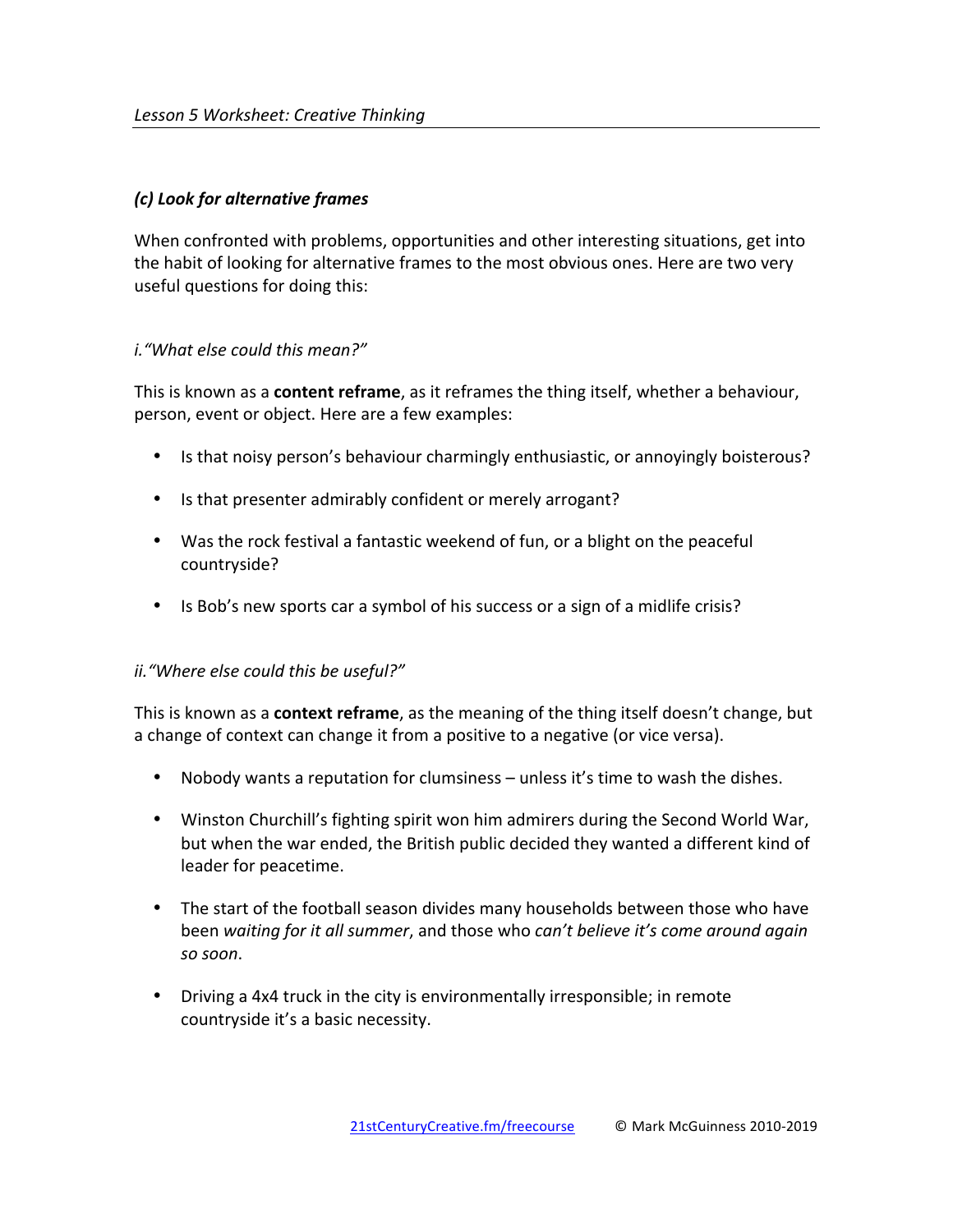## *(d) Useful frames for problem solving*

Think of a problem or creative challenge that you are currently trying to solve. Run through the list of creative frames from the lesson, asking yourself each of the questions in turn, to see what new options they bring to mind.

If you're still stuck, do the activity with friends or colleagues. The more people you involved, the more different perspectives (frames) you will generate, and the more chance you have of finding a workable solution.

Keep this list handy for dealing with future problems  $-$  and add any new frames and questions that you discover along the way.

- **Meaning** what else could this mean?
- **Context** where else could this be useful?
- Learning what can I learn from this?
- Humour what's the funny side of this?
- Solution what would I be doing if I'd solved the problem? Can I start doing any of that right now?
- **Silver lining** what opportunities are lurking inside this problem?
- **Points of view** how does this look to the other people involved?
- **Heroes** how would one of my creative heroes approach this problem?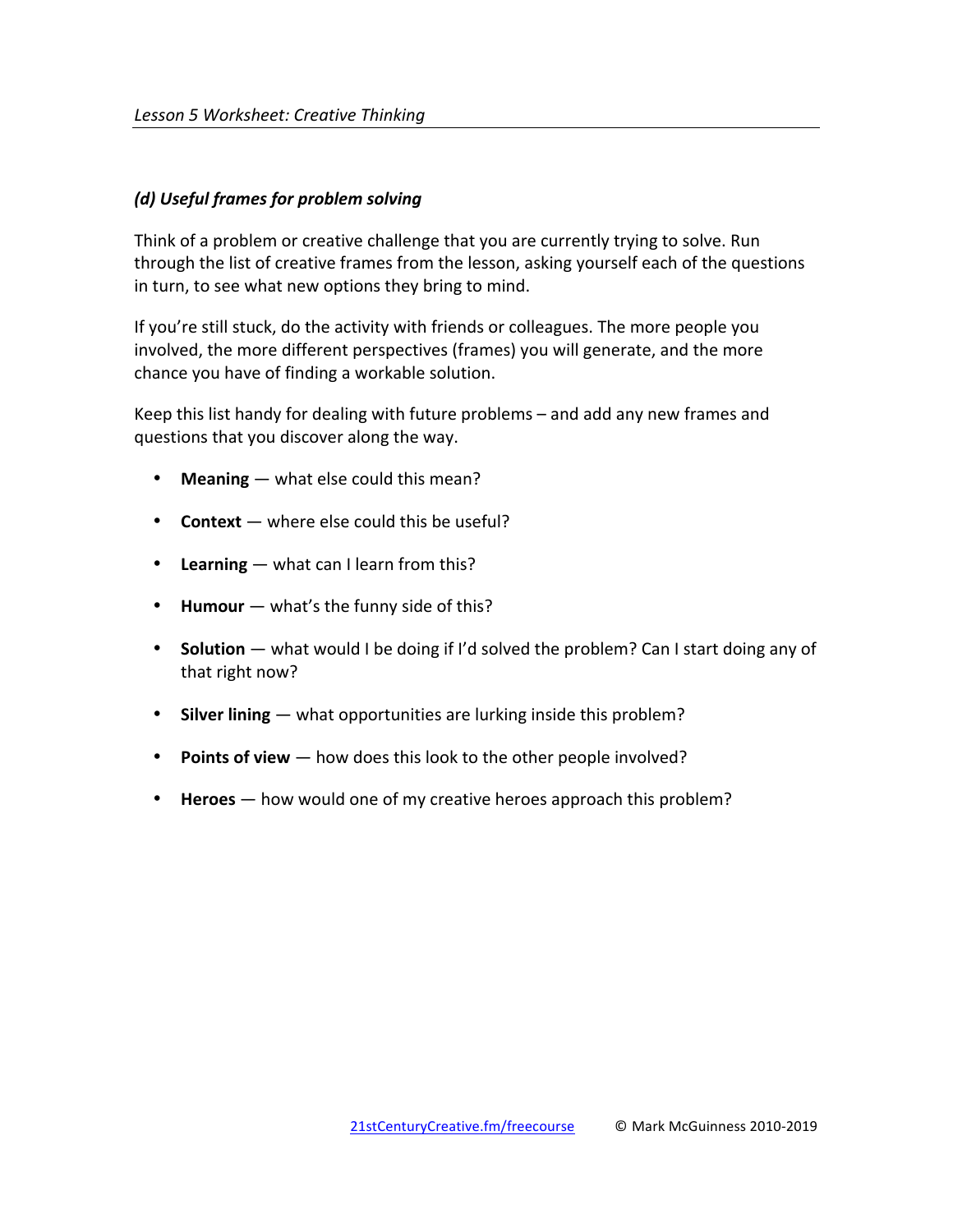### **2. Mind Mapping**

Next time you have to write an article, prepare a presentation, or plan out a complex project of any kind, start the process by drawing a mind map. This will free you from having to get everything down in a logical order, and allow you to focus on generating the ideas themselves. As you draw the mind map, you will start to see relationships and patterns emerge as if by themselves, which will help you order the material later on.

Remember Tony Buzan's advice on drawing mind maps:

- $\bullet$  Start in the centre of the page
- The lines should be connected and radiate out from the central concept
- Use different colours for different branches of the mind map
- Use images and symbols to bring the concepts to life and make them easier to remember

I find it also helps to draw the mind map quickly, without pausing to think. You might like to put some music on, to help you get into the flow of pouring ideas onto the paper.

Sometimes mind maps turn out pretty messy, with crossings-out or ideas clustered in one corner and white spaces elsewhere. If this happens, you might want to redraw a neater version of the mind map afterwards. You might even want to use mind mapping software (see the Resources for this lesson) to create a version for public consumption. Knowing you have this option will reduce any pressure to 'get it right first time', and allow you to scribble the ideas down freely.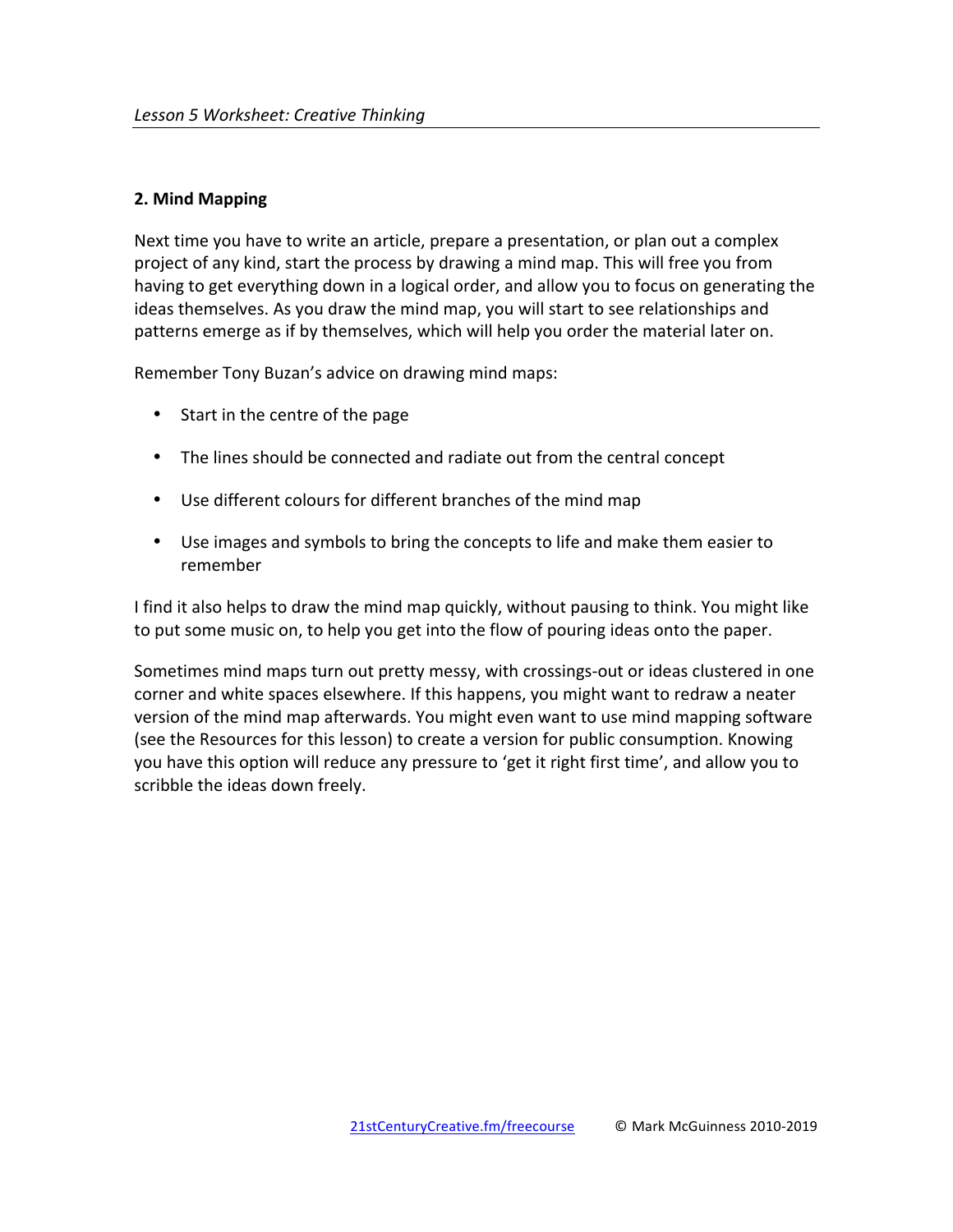### **3. Insight**

There's something mysterious about the way an insight pops into your mind is if from nowhere. While you can never perfectly predict when insight will strike, you can use the structure outlined by James Webb Young to make it happen more often:

- **1.** Gather knowledge through both constant effort to expand your general knowledge and also specific research for each project. Make sure you allow time to do this properly, and don't give in to the temptation to start work before you have all the information you need.
- **2.** Work hard on the problem. Depending on the nature of the problem, this could involve hard thinking, writing, drafting, rehearsing or building a prototype. According to Young, it's important towork yourself to a standstill, when you are ready to give up out of sheer exhaustion. Whether or not you go for complete exhaustion, pay close attention to the signals that let you know you've done as much as you can do on the problem  $-$  for now.
- **3. Take a break** and allow your unconscious mind to work its magic. Rather than simply doing nothing, Young suggests turning your attention "do whatever stimulates your imagination and emotions" such as a trip to the movies or reading fiction. Again, notice what works best for you. For Archimedes it was a nice hot bath, for Newton it was a stroll in the orchard. For you, it might be a trip to the gym, a drink or dinner with friends, or mowing the lawn.
- **4.** The Eureka moment when the idea appears as if from nowhere. There's not much use for you to do at this stage, except marvel at the powers of your unconscious mind!
- **5. Build on the idea**. An idea is only as good as what you do with it. Keep working to tease out its implications, critiquing for weaknesses and translate it into action.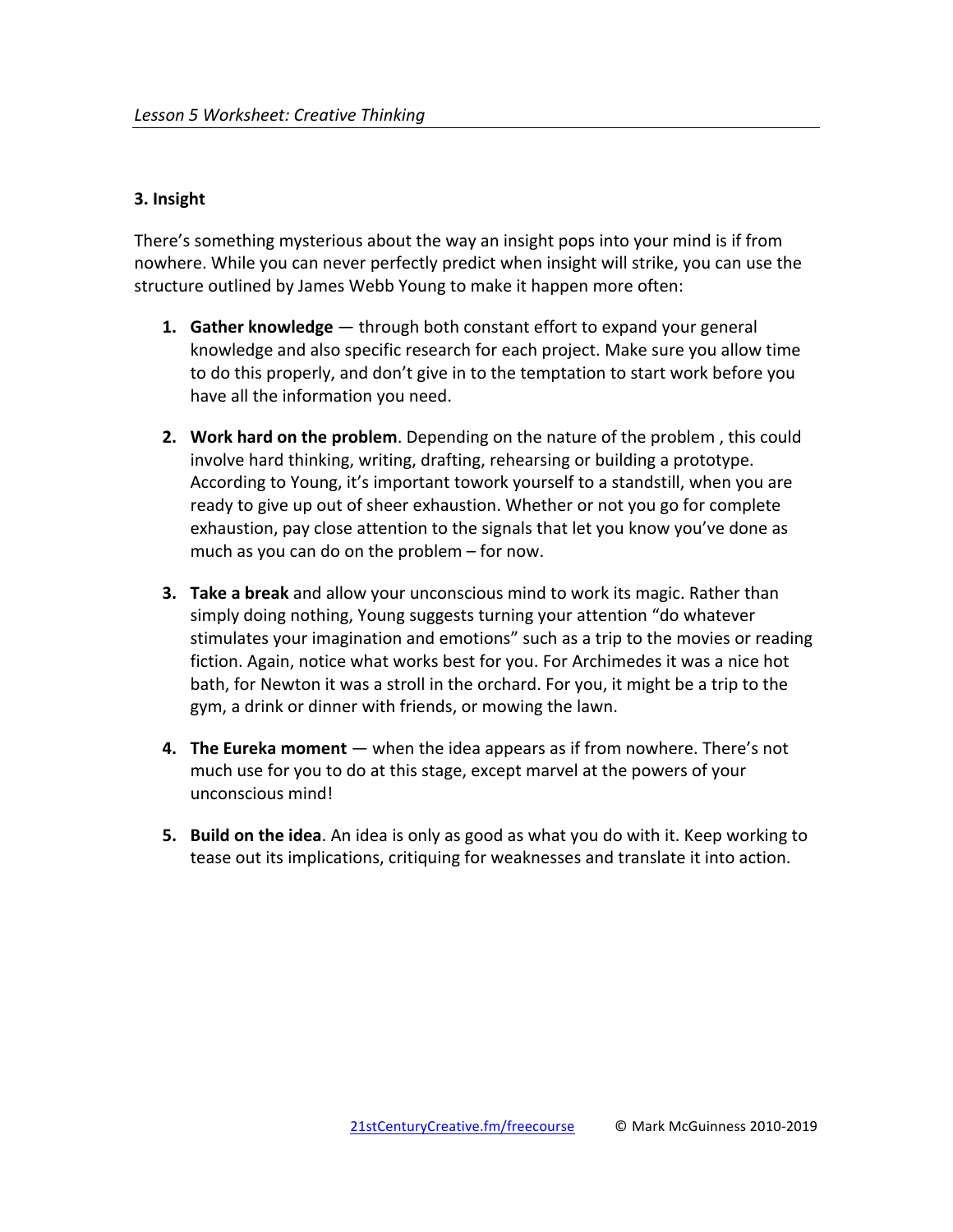## **4. Creative Flow**

### *(a) Notice what triggers your creative flow*

Make a note of the things that make it easy for you to get into creative flow. These can include:

- times of day
- places
- people
- type of work
- background music
- coffee or other drinks (don't overdo it if you decide that whiskey hits the spot!)
- rituals and warm-up routines
- smells and scents
- furniture and equipment (your favourite desk, chair, guitar etc)